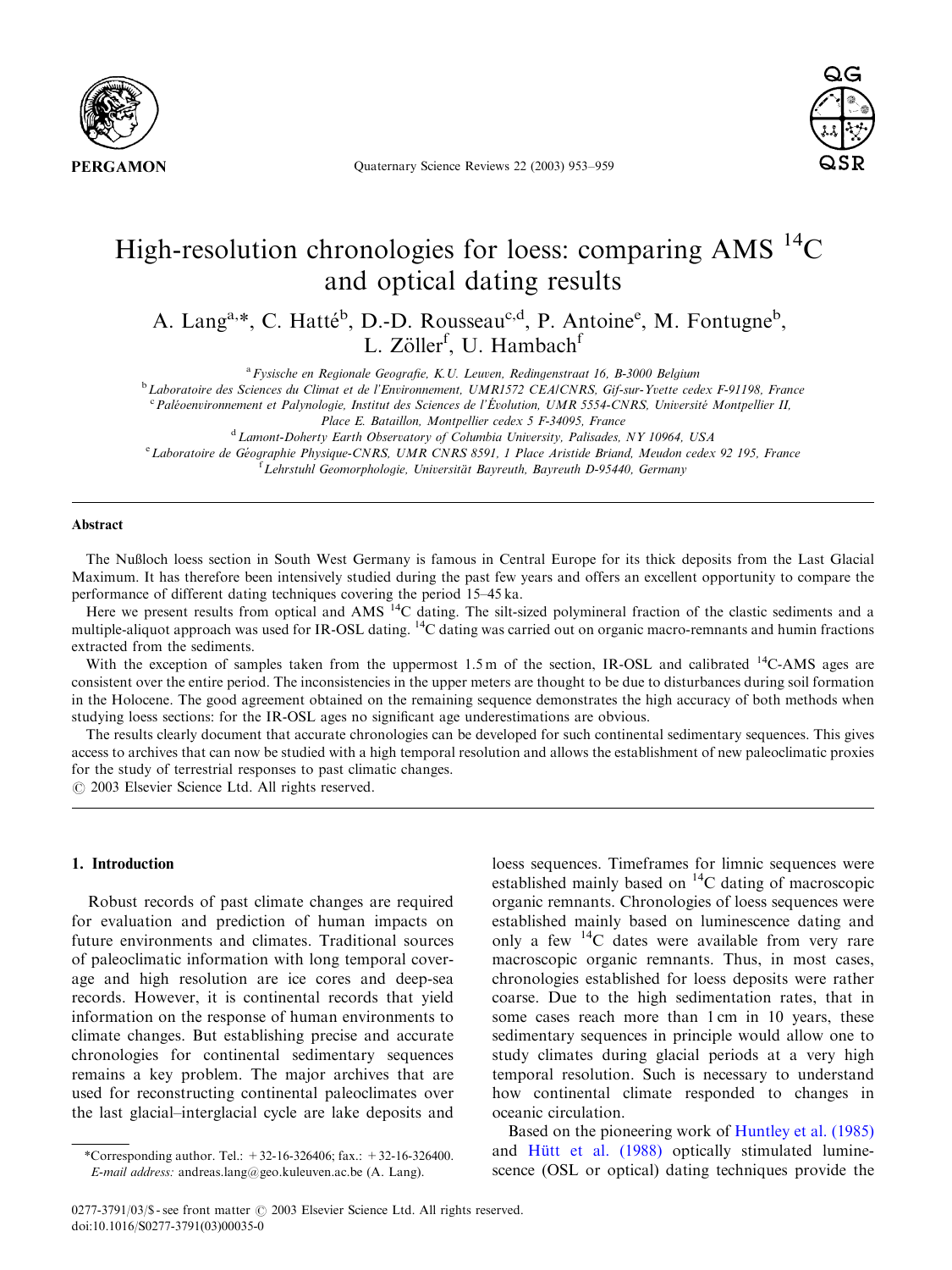possibility of dating a mineral grain's last exposure to daylight and thus its deposition. During the last few years the applicability of optical dating has been shown for various sedimentary environments ([Roberts et al., in](#page-6-0) [press](#page-6-0); [Stokes et al., in press](#page-6-0); [Wallinga and Lang, in](#page-6-0) [press](#page-6-0)). Furthermore, AMS techniques provide now a new way to establish reliable and fine chronologies by  $14$ C dating of sparse but near ubiquitous organic matter (Hatté et al., 2001a).

The aimof this study is to test the performance of optical and  $^{14}$ C dating as a step towards establishing a solid backbone for high-resolution chrono-stratigraphies of loess. Infrared-stimulated luminescence (IR-OSL) dating of polymineral silt and  $^{14}C$  dating of loess organic matter are used for establishing a chronological framework for loess deposits from Nußloch, Germany.

### 2. Materials

The Nußloch loess sequence is located in the right uplifted block of the Upper Rhine graben  $(49.3^{\circ}N-$ 8.8 $\degree$ E; Fig. 1). The section has been intensively studied since the 1970s ([Z](#page-6-0)ö[ller et al., 1988](#page-6-0)). Antoine et al.  $(2001)$ describe in detail sediments and soils at the section. The sub-sequence representing the last interglacial/glacial climatic cycle is more than 18 m thick. It starts with a fossil  $B_t$ , horizon from a truncated last interglacial soil that is overlain by three distinct horizons consisting of



Fig. 1. Location of the sampling site. [1996\)](#page-6-0).

clayey and humic material and representing the Lower Würmian. The Lower Pleniglacial is represented by ca. 3 m of compact sandy loess in which tundra gley soils are preserved. The overlaying 3m of typical calcareous loess originates from the Middle Würmian period and is bordered by two brown clayey horizons of arctic brown soils. A hiatus is present in the main loess section at  $13.2 \text{ m}$  depth. The upper  $11.3 \text{ m}$  typical calcareous loess was deposited during the Late W $ürmian. At the top  $0.7 \text{ m}$  thick truncated Holocene soil.$ is preserved.

Carbonate contents throughout the sub-section range between  $0\%$  in the last interglacial  $B_t$  and  $30-40\%$  in the loess sediments. Contents of organic carbon are very low, usually below 0.1%, except for the paleosols at around 8, 10 and 14 m, where organic carbon contents reach 0.3%.

### 3. Methods

# 3.1. Luminescence dating

For optical dating, polymineral fine-grain fractions  $(4-11 \,\mu m)$  were extracted from the sediments. The procedures used for sample preparation, luminescence measurements, equivalent dose  $(D<sub>E</sub>)$  and dose-rate determination, and age calculation are reported in detail by [Lang et al. \(1996\)](#page-6-0). OSL was detected in the 390–450 nmwavelength range (filters: BG 39, 2 BG 3 and GG 400, 3 mm each; [Krbetschek and Rieser, 1995\)](#page-6-0) and stimulated using  $60 s$  IR stimulation  $(880\Delta80 \text{ nm},$ TEMT diodes delivering  $\sim 40 \text{ mW/cm}^2$ ). Multiplealiquot, additive-dose protocols were applied. Following [Felix and Singhvi \(1997\)](#page-5-0), additive growth curves were constructed using 10 'natural' discs and six groups of artificially dosed discs (five each). A  $^{90}Sr/^{90}Y$   $\beta$ -source (dose rate  $\sim 10$  Gy/min) was used for artificial dosing. Storage of 1 month at room temperature after irradiation was applied to all samples before measurement. Preheating at  $220^{\circ}$ C for 5 min was applied. The integral signal  $0-40$  s was used for IR-OSL  $D<sub>E</sub>$  determinations after subtracting the mean IR-OSL intensity of the interval 50–60 s (subtraction technique following [Aitken](#page-5-0) [and Xie, 1992](#page-5-0)). Fading tests were carried out using an additional set of natural and maximum dosed sub-samples, which have been irradiated and preheated contemporary to the discs used for  $D<sub>E</sub>$  determination, but were measured after 3 months of storage. The ratios of 'natural' intensities to 'artificially irradiated' intensities for the first and second measurements are compared to check for fading. Dose rates were calculated using a combination of  $\alpha$ -counting,  $\beta$ -counting and low-level  $\gamma$ -spectrometry [\(Lang et al.,](#page-6-0)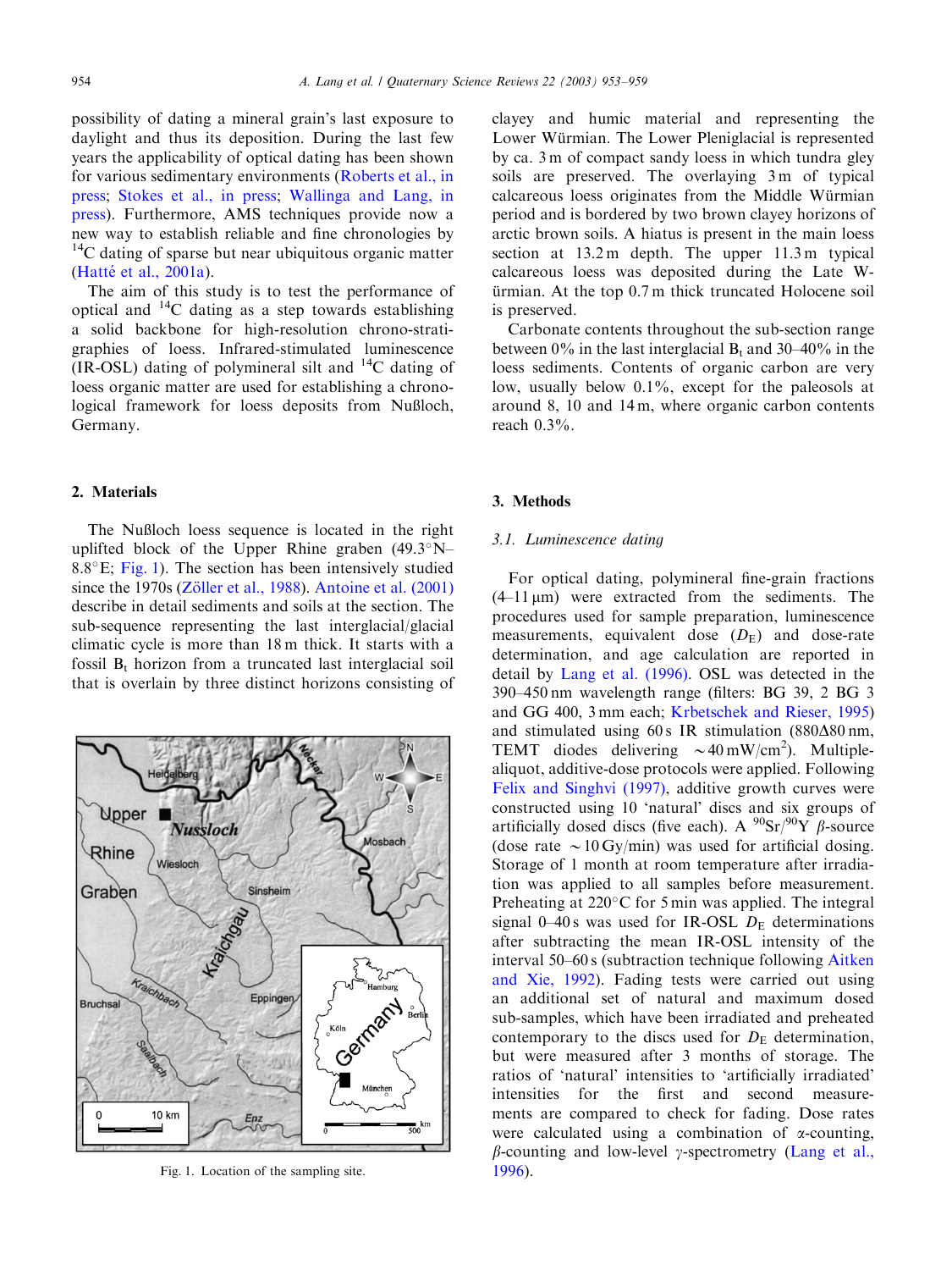Table 1

Optical dating results: Sample code, sampling depth, water content  $(\Lambda)$ ,  $\alpha$ -efficiency factor (*a*-value), U-, Th- and K-concentrations determined using low level y-spectrometry; cosmic dose rate (dD<sub>cosmic</sub>/dt), total dose rate (dD/dt), equivalent dose (D<sub>E</sub>) and optical age are listed (in none of the samples significant radioactive disequilibrium was present)

| Sample         | Depth<br>(m) | $\Delta^{\rm a}$ | $a$ -value      | U <sub>p</sub><br>$(\mu g/g)$ | Th<br>$(\mu g/g)$ | K<br>$(\%)$     | $dD_{\text{cosmic}}/dt$<br>(Gy/ka) | dD/dt<br>(Gy/ka) | $D_E^{\ c}$<br>(Gy) | Age<br>(ka)      |
|----------------|--------------|------------------|-----------------|-------------------------------|-------------------|-----------------|------------------------------------|------------------|---------------------|------------------|
| <b>HDS 234</b> | 1.2          | $1.2 + 0.1$      | $0.09 \pm 0.01$ | $3.22 \pm 0.14$               | $7.95 + 0.30$     | $1.22 \pm 0.11$ | 0.19                               | $3.13 \pm 0.21$  | $62.0 \pm 5.4$      | $19.8 \pm 2.2$   |
| <b>HDS 235</b> | 2.1          | $1.2 + 0.1$      | $0.08 + 0.01$   | $3.22 + 0.19$                 | $7.90 + 0.52$     | $1.14 + 0.08$   | 0.18                               | $2.95 + 0.12$    | $61.5 + 4.6$        | $20.8 + 1.8$     |
| <b>HDS 236</b> | 2.8          | $1.2 \pm 0.1$    | $0.08 \pm 0.01$ | $3.34 \pm 0.15$               | $9.26 \pm 0.33$   | $1.27 \pm 0.11$ | 0.16                               | $3.27 \pm 0.23$  | $59.5 \pm 11.4$     | $18.2 \pm 3.7$   |
| <b>HDS 237</b> | 3.1          | $1.2 + 0.1$      | $0.08 + 0.01$   | $3.77 + 0.23$                 | $9.82 + 0.60$     | $1.37 + 0.09$   | 0.18                               | $3.42 + 0.24$    | $66.6 + 6.4$        | $19.5 + 2.3$     |
| <b>HDS 238</b> | 3.4          | $1.2 + 0.1$      | $0.08 + 0.01$   | $3.59 + 0.16$                 | $9.16 + 0.35$     | $1.27 + 0.12$   | 0.14                               | $3.33 + 0.22$    | $64.0 \pm 4.0$      | $19.2 \pm 1.7$   |
| <b>HDS 239</b> | 4.2          | $1.2 + 0.1$      | $0.07 + 0.01$   | $3.60 + 0.12$                 | $9.43 + 0.17$     | $1.26 \pm 0.09$ | 0.16                               | $3.22 + 0.22$    | $65.5 \pm 1.6$      | $20.3 \pm 1.5$   |
| <b>HDS 240</b> | 4.8          | $1.2 \pm 0.1$    | $0.07 \pm 0.01$ | $3.65 \pm 0.17$               | $9.61 \pm 0.38$   | $1.37 \pm 0.13$ | 0.15                               | $3.25 + 0.22$    | $74.5 \pm 7.8$      | $22.9 \pm 2.9$   |
| <b>HDS 241</b> | 5.7          | $1.2 \pm 0.1$    | $0.07 \pm 0.01$ | $3.50 \pm 0.12$               | $9.05 \pm 0.17$   | $1.25 \pm 0.09$ | 0.15                               | $3.39 \pm 0.19$  | $68.6 \pm 7.3$      | $20.2 \pm 2.4$   |
| <b>HDS 242</b> | 6.4          | $1.2 + 0.1$      | $0.07 + 0.01$   | $3.23 \pm 0.14$               | $7.88 + 0.27$     | $1.06 \pm 0.09$ | 0.14                               | $2.82 + 0.20$    | $59.9 \pm 2.9$      | $21.2 \pm 1.8$   |
| <b>HDS 243</b> | 7.6          | $1.2 + 0.1$      | $0.06 + 0.01$   | $3.32 \pm 0.11$               | $8.83 + 0.16$     | $1.17 \pm 0.08$ | 0.13                               | $2.90 \pm 0.20$  | $56.8 \pm 5.7$      | $19.6 \pm 2.4$   |
| <b>HDS 244</b> | 8.6          | $1.2 + 0.1$      | $0.07 \pm 0.01$ | $3.62 \pm 0.13$               | $9.21 + 0.18$     | $1.20 \pm 0.08$ | 0.12                               | $3.06 \pm 0.22$  | $79.3 \pm 11.0$     | $26.0 \pm 4.0$   |
| <b>HDS 245</b> | 9.1          | $1.2 \pm 0.1$    | $0.07 \pm 0.01$ | $2.97 \pm 0.14$               | $7.69 \pm 0.30$   | $0.96 \pm 0.09$ | 0.12                               | $2.76 \pm 0.20$  | $68.5 \pm 10.2$     | $24.8 \pm 4.1$   |
| <b>HDS 246</b> | 9.4          | $1.2 \pm 0.1$    | $0.05 \pm 0.01$ | $3.40 \pm 0.11$               | $8.72 \pm 0.16$   | $1.16 \pm 0.08$ | 0.11                               | $2.71 \pm 0.22$  | $62.7 \pm 3.9$      | $23.2 \pm 2.4$   |
| <b>HDS 233</b> | 9.65         | $1.2 + 0.1$      | $0.09 + 0.02$   | $4.01 + 0.43$                 | $9.62 + 0.63$     | $1.19 + 0.08$   | 0.11                               | $3.38 + 0.32$    | $84.0 + 14.0$       | $24.8 \pm 4.7$   |
| <b>HDS 247</b> | 11.0         | $1.2 + 0.1$      | $0.09 \pm 0.01$ | $3.30 \pm 0.12$               | $8.89 + 0.19$     | $1.04 \pm 0.08$ | 0.11                               | $2.91 + 0.22$    | $85.9 \pm 8.6$      | $29.5 \pm 3.7$   |
| <b>HDS 248</b> | 11.85        | $1.2 + 0.1$      | $0.08 + 0.01$   | $3.19 + 0.15$                 | $9.61 + 0.36$     | $1.25 + 0.12$   | 0.10                               | $3.18 + 0.25$    | $108.2 \pm 5.6$     | $34.0 \pm 3.2$   |
| <b>HDS 249</b> | 12.2         | $1.2 \pm 0.1$    | $0.09 + 0.01$   | $3.37 \pm 0.15$               | $7.52 + 0.29$     | $1.02 \pm 0.10$ | 0.10                               | $3.00 + 0.22$    | $99.2 \pm 14.0$     | $33.1 \pm 5.2$   |
| <b>HDS 250</b> | 12.7         | $1.2 + 0.1$      | $0.08 + 0.01$   | $3.12 + 0.11$                 | $8.53 + 0.17$     | $1.02 + 0.07$   | 0.10                               | $2.89 + 0.20$    | $89.7 + 10.1$       | $31.1 \pm 4.1$   |
| <b>HDS 232</b> | 15.45        | $1.2 \pm 0.1$    | $0.07 \pm 0.01$ | $3.14 \pm 0.13$               | $8.34 \pm 0.28$   | $1.12 \pm 0.10$ | 0.10                               | $2.78 \pm 0.21$  | $155 \pm 33$        | $55.7 \pm 12.6$  |
| <b>HDS 230</b> | 18.55        | $1.2 + 0.1$      | $0.11 + 0.01$   | $3.78 + 0.21$                 | $12.73 + 0.60$    | $1.83 + 0.12$   | 0.09                               | $4.51 \pm 0.32$  | $277 + 40$          | $61.3 \pm 9.9$   |
| <b>HDS 231</b> | 19.55        | $1.2 + 0.1$      | $0.07 \pm 0.02$ | $3.17 \pm 0.19$               | $8.87 \pm 0.56$   | $1.34 \pm 0.09$ | 0.09                               | $2.99 + 0.26$    | $365 \pm 43$        | $122.0 \pm 17.8$ |

<sup>a</sup> Water content (ratio of wet sample weight to dry sample weight,  $\Delta$ ) was set to 1.2  $\pm$  0.1.

<sup>b</sup> U-content is calculated as mean equivalent U-concentration calculated from <sup>214</sup>Bi and <sup>214</sup>Pb activities, determined using low-level y-spectrometry and the  $295$ ,  $352$  and  $609$  keV lines, and applying error weighting.

 ${}^cD_E$  was determined using the subtraction technique ([Aitken and Xie, 1992](#page-5-0)) and the integral signal from 0 to 40 s stimulation time.

# 3.2.  ${}^{14}C$  dating

All  $^{14}$ C analyses were carried out at the  $^{14}$ C Laboratory at the Laboratoire des Sciences du Climat et de l'Environnement (LSCE), using  $\beta$ -counting in the underground laboratory of Modane (sample referenced Gif/LSM) and AMS (samples referenced GifA) facilities of Gif-sur-Yvette Tandétron (UMS, 2004).

All available macroscopic organic remnants were collected, i.e. gastropod shells at 1.6 m depth, and wood and bone fragments from a second outcrop corresponding to the stratigraphic position at  $13.2-13.4$  m depth [\(Antoine et al., 2001](#page-5-0)). They were treated using chemical preparation techniques routinely used in the radiocarbon laboratory of LSCE and measured through  $\beta$ counting or AMS facilities (Hatté et al., 2001a). In addition, ca. 2 g of loess were sampled in  $5-10$  cm intervals from the upper part of the sequence and dried at  $50^{\circ}$ C, within 2 days after collection. From all samples root remains were discarded by handpicking and sieving to  $\langle 200 \mu m \rangle$ . The remaining fraction was homogenised. The protocols used for extraction of the humin fraction and for AMS target preparation are reported in detail by Hatté et al. (2001a).<br> $^{14}C$  ages are expressed in years B.P. and reflect

normalisation to  $\delta^{13}$ C. Ages younger than 18 ka B.P.

were calibrated using the **[Stuiver and Reimer calibration](#page-6-0)** [\(1993\)](#page-6-0) (a cal. B.P.) and ages older than 18 ka B.P. were corrected according to [Kitagawa and van der Plicht](#page-6-0) [\(1998\)](#page-6-0) (a cor. B.P.).

### 4. Results and discussion

Analytical data and results from IR-OSL dating are listed in Table 1. In none of the samples radioactive disequilibrium was present. None of the samples showed significant anomalous fading after 3 months of storage. Examples of IR-OSL measurements and  $D<sub>E</sub>$  determinations can be seen in [Fig. 2](#page-3-0). The reproducibility of the IR-OSL measurements was excellent. All samples investigated by IR-OSL showed shine-plateaux (constant  $D_E$ for all shine-times) after applying the subtraction technique [\(Aitken and Xie, 1992\)](#page-5-0), which is a necessity for IR-OSL dating using multiple-aliquot, additive-dose protocols ([Lang and Wagner, 1997\)](#page-6-0).

IR-OSL ages and 14C ages are listed according to the depth of sampling in [Table 2](#page-4-0) and plotted in [Fig. 3](#page-5-0). Overall the accordance of the data is striking. Ages range from19 ka at the top of the section to 122 ka at the bottom. Within error limits, ages are in stratigraphic order and with few exceptions IR-OSL ages and  $^{14}$ C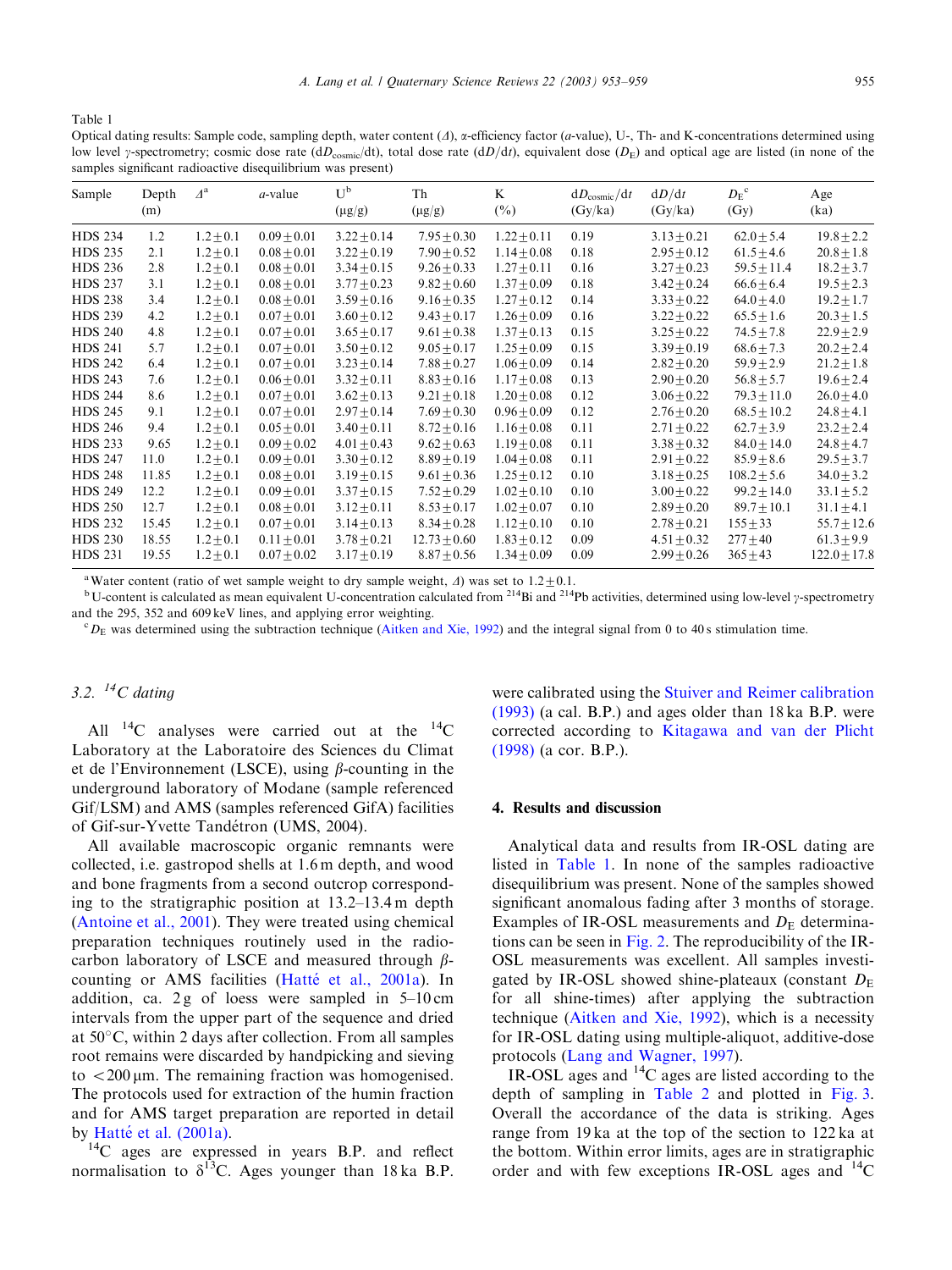<span id="page-3-0"></span>

Fig. 2. (a) IR-shine down curves of sample HDS 240. Each curve represents the mean of 5–10 measurements. Artificial doses are indicated. (b)  $D<sub>E</sub>$  values obtained for different shine-times for sample HDS 240 after applying the subtraction technique. The broken line marks the  $D_E$  value of 74.5 Gy (Fig. 2c). (c) Growth curve for sample HDS 240 using the integral signal from 0 to 40 s. The calculated  $D<sub>E</sub>$  is  $74.5 \pm 7.8$  Gy.

ages agree. IR-OSL ages are less precise because the uncertainty stated for the IR-OSL ages includes random errors and all quantifiable systematic errors, whereas for  $14C$  ages only random errors have been taken into account.

The results give confidence in the applied IR-OSL dating procedures: neither age overestimations nor underestimations are obvious.

The youngest IR-OSL ages agree well with the regional Quaternary history. Loess deposition in the area occurred until about 15 ka ago ([Antoine et al.,](#page-5-0) [1999;](#page-5-0) [Frechen, 1999](#page-5-0)). The upper 1.5m or so of sediments deposited at the site have been eroded; thus the youngest sediments could not be sampled. When

looking at the radiocarbon results the two uppermost dates obtained on organic matter at 0.8 and 1.3 m depth should be taken cautiously. Strong soil formation took place during the Holocene temperate climatic conditions and a thick soil developed (more than 1.5 m of soil is missing in the studied section). Due to root and bacterial action, recent organic substances were found down to ca.  $1.5 \text{ m}$  depth. The <sup>14</sup>C date obtained on gastropod shells from 1.6 m depth should also be taken cautiously. It is well known that fossil carbonate can be incorporated by gastropods (e.g. [Goodfriend and Hood, 1983\)](#page-5-0). Such may result in an age overestimation of up to 2000 years.

Also, IR-OSL ages obtained on the oldest part of the section agree well with independent age estimates. For the loess underlying the last interglacial soil a reasonable age of  $122.0 \pm 17.8$  ka is obtained. For the time-span  $20-40$  ka, for which results from both methods are available, IR-OSL and  ${}^{14}C$  data agree. Indeed, unlike Holocene, the cold and often more arid glacial times are not favourable to intense biologic activity and only open types of vegetation existed. Thus also root action was limited. Furthermore, loess accumulation rates were very high and did not allow strong pedogenesis. Consequently, the organic matter turnover was negligible and radiocarbon ages closely reflect the time of loess deposition. This explains the good agreement existing between  ${}^{14}C$  ages on organic matter, resulting from plant degradation, and IR-OSL ages, mirroring the time of loess deposition. Nevertheless, some  ${}^{14}C$  age inversions occur in samples taken from weakly developed gley soil horizons (tundra-gleys, samples GifA-98366, GifA-99019, GifA-99021, and GifA-98366). Here iron concentrations are higher than 2% [\(Antoine et al., 2001](#page-5-0)) and free iron occurs as  $Fe^{2+}$  ions. The most probable explanation may be a contamination during laboratory treatments. Especially during alkali treatment dissolved atmospheric  $CO<sub>2</sub>$  is incorporated in the sample structure as ferrous carbonate and cannot be removed by further acid treatment. An alternative is proposed in Hatté et al. (2001b), but due to the small amount of material, it could not be applied here. Refining the chemical treatment for samples from gley horizons may improve the results. Taking out these unreliable  ${}^{14}C$  ages performed on gley,  ${}^{14}C$  chronology fits obviously with the IR-OSL one.

IR-OSL is derived from feldspar grains within the polymineral sample extracts and thus should be subject to anomalous fading (e.g. [Huntley and Lamothe, 2001\)](#page-5-0). However, when comparing the IR-OSL ages with the corrected  $^{14}$ C ages, fading seems to be not significant. This could be due to (I) feldspars from this locality might not exhibit anomalous fading, (II) the preheat, storage and wavelength selection limit the IR-OSL analysis basically to a non-fading component, or (III) the studied timeframe is too short to allow for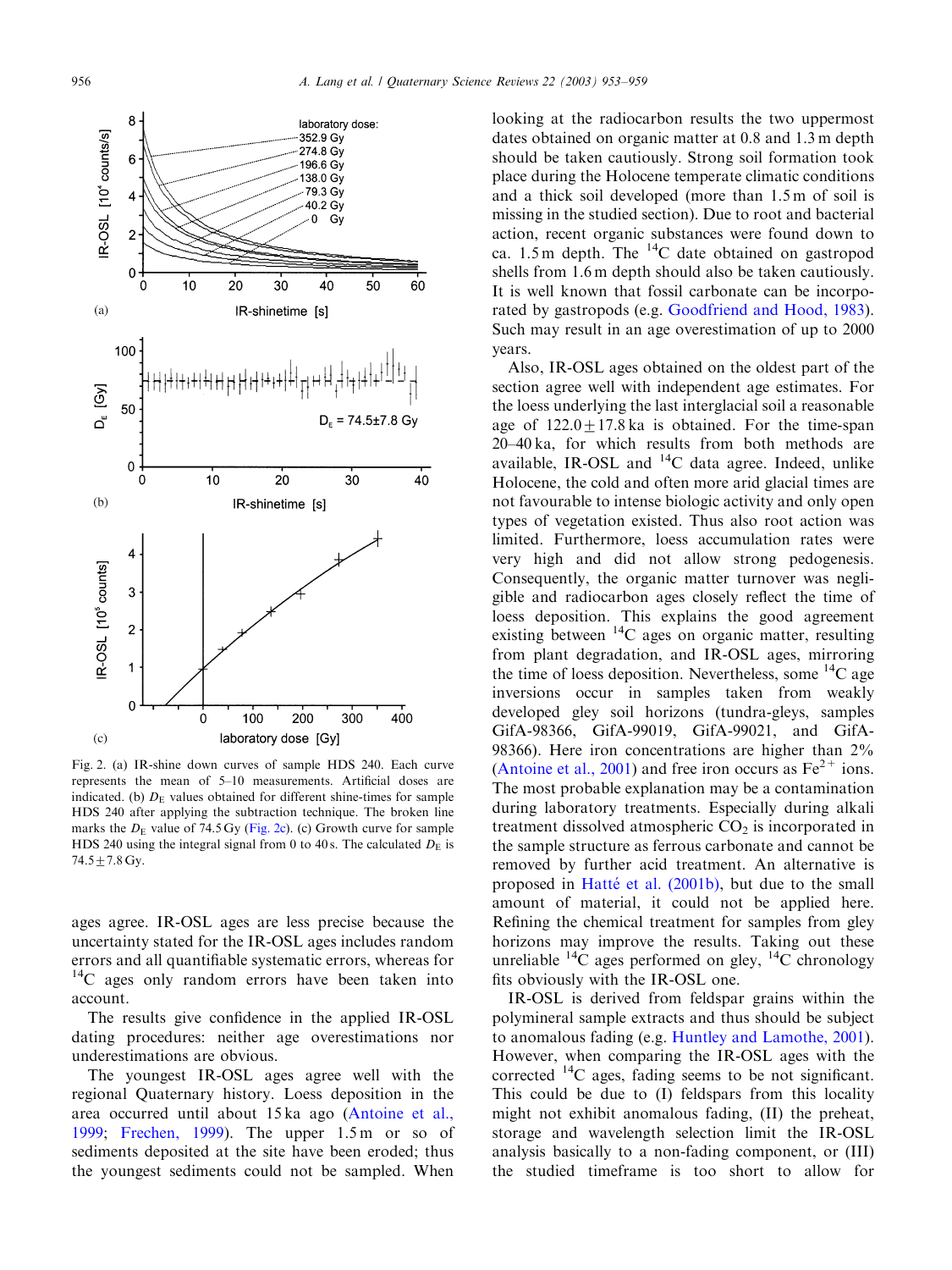<span id="page-4-0"></span>Table 2

Dating results: OSL sample No., OSL age, depth of sampling, conventional <sup>14</sup>C-age, calibrated <sup>14</sup>C-age interval (for ages <18 ka) or corrected <sup>14</sup>C-age interval (for ages <18 ka), and <sup>14</sup>C sample No. are listed

| Depth<br>(m) | OSL sample No. | OSL Age<br>$(1\sigma)$ (a) | $14$ C sample No.        | Conventional<br><sup>14</sup> C age $(1\sigma)$ (a) <sup>a</sup> | Calibrated or<br>corrected <sup>14</sup> C age<br>$(2\sigma)$ (a) <sup>a</sup> |
|--------------|----------------|----------------------------|--------------------------|------------------------------------------------------------------|--------------------------------------------------------------------------------|
| 0.8          |                |                            | GifA-99010 $b$           | $3050 \pm 70$                                                    | 3061-3387                                                                      |
| 1.2          | <b>HDS 234</b> | $19800 \pm 2200$           |                          |                                                                  |                                                                                |
| 1.3          |                |                            | GifA-99011 $b$           | $3580 + 70$                                                      | 3688-4000                                                                      |
| 1.6          |                |                            | GifA-96221 $\textdegree$ | $15260 \pm 110$                                                  | 18 162-18 702                                                                  |
| 1.6          |                |                            | GifA-96244 <sup>d</sup>  | $12880 \pm 110$                                                  | 14 777-15 777                                                                  |
| 2.1          | <b>HDS 235</b> | $20800 \pm 1800$           |                          |                                                                  |                                                                                |
| 2.2          |                |                            | GifA-99012 <sup>b</sup>  | $12670 \pm 100$                                                  | 14497-15316                                                                    |
| 2.8          | <b>HDS 236</b> | $18\,200 \pm 3700$         |                          |                                                                  |                                                                                |
| 3.0          |                |                            | GifA-99013 $b$           | $18170 \pm 180$                                                  | 21 131 - 22 258                                                                |
| 3.1          | <b>HDS 237</b> | $19500 \pm 2300$           |                          |                                                                  |                                                                                |
| 3.4          | <b>HDS 238</b> | $19200 \pm 1700$           |                          |                                                                  |                                                                                |
| 3.8          |                |                            | GifA-99014 $b$           | $17250 \pm 140$                                                  | 19944-20996                                                                    |
| 4.2          | <b>HDS 239</b> | $20300 \pm 1500$           |                          |                                                                  |                                                                                |
| 4.8          | <b>HDS 240</b> | $22900 \pm 2900$           |                          |                                                                  |                                                                                |
| 5.0          |                |                            | GifA-99015 <sup>b</sup>  | $19590 \pm 220$                                                  | 21950-23900                                                                    |
| 5.7          | <b>HDS 241</b> | $20\,200 \pm 2400$         |                          |                                                                  |                                                                                |
| 5.8          |                |                            | GifA-98366 $b$           | $14270 \pm 120$                                                  | 16780-17420                                                                    |
| 6.3          |                |                            | GifA-99016 $b$           | $18350 \pm 160$                                                  | 21 404-22 433                                                                  |
| 6.4          | <b>HDS 242</b> | $21\,200 \pm 1800$         |                          |                                                                  |                                                                                |
| $7.0\,$      |                |                            | GifA-99017 $b$           | $19\,100\pm180$                                                  | 21 400 - 23 700                                                                |
| 7.5          |                |                            | GifA-99018 $b$           | $22100 \pm 220$                                                  | 24 400 - 26 400                                                                |
| 7.6          | <b>HDS 243</b> | $19600 \pm 2400$           |                          |                                                                  |                                                                                |
| 7.8          |                |                            | GifA-99019 $b$           | $15490 \pm 140$                                                  | 18 084 - 18 711                                                                |
| 8.6          | <b>HDS 244</b> | $26000 \pm 4000$           |                          |                                                                  |                                                                                |
| 9.0          |                |                            | GifA-98367 $b$           | $24020 \pm 250$                                                  | 25 900 - 29 100                                                                |
| 9.1          | <b>HDS 245</b> | $24800 \pm 4100$           |                          |                                                                  |                                                                                |
| 9.4          | <b>HDS 246</b> | $23\,200 \pm 2400$         |                          |                                                                  |                                                                                |
| 9.7          | <b>HDS 233</b> | $24800 \pm 4700$           |                          |                                                                  |                                                                                |
| 9.7          |                |                            | GifA-99020 <sup>b</sup>  | 21 340 $\pm$ 190                                                 | 24 000 - 25 600                                                                |
| 10.3         |                |                            | GifA-99021 $b$           | $11700 \pm 120$                                                  | 13 340 - 13 989                                                                |
| 11.0         | <b>HDS 247</b> | $29500 \pm 3700$           |                          |                                                                  |                                                                                |
| 11.1         |                |                            | GifA-99022 $b$           | $25700 \pm 270$                                                  | 27 200 - 31 300                                                                |
| 11.8         |                |                            | GifA-99023 <sup>b</sup>  | $26000 \pm 310$                                                  | 28 400 - 31 400                                                                |
| 11.9         | <b>HDS 248</b> | $34000 \pm 3200$           |                          |                                                                  |                                                                                |
| 12.2         | <b>HDS 249</b> | 33 $100 \pm 5200$          |                          |                                                                  |                                                                                |
| 12.7         | <b>HDS 250</b> | 31 $100 \pm 4100$          |                          |                                                                  |                                                                                |
| 12.8         |                |                            | GifA-99024 $b$           | $26670 \pm 300$                                                  | 28 800 - 31 400                                                                |
| 13.2         |                |                            | $GIF/LSM-10442^b$        | 31 $800 \pm 400$                                                 | 32025-35575                                                                    |
| 13.2         |                |                            | GifA-97291 $^{\circ}$    | $32\,270 \pm 500$                                                | 35475-39325                                                                    |
| 13.2         |                |                            | GifA-97292 $e$           | 32 $180 \pm 470$                                                 | 35 525 - 39 275                                                                |
| 13.2         |                |                            | GifA-97294 $e$           | $32800 \pm 510$                                                  | 35475-39325                                                                    |
| 13.3         |                |                            | GifA-97328 $f$           | $35800 \pm 1200$                                                 | 34 700 - 40 500                                                                |
| 13.4         |                |                            | GifA-99025 <sup>b</sup>  | 42 $100 \pm 1200$                                                | 41 100-47 000                                                                  |
| 13.9         |                |                            | GifA-98366 $b$           | 31 $400 \pm 440$                                                 | 32 500 - 36 200                                                                |
| 15.5         | <b>HDS 232</b> | $55700 \pm 12600$          |                          |                                                                  |                                                                                |
| 18.6         | <b>HDS 230</b> | 61 300 $\pm$ 9900          |                          |                                                                  |                                                                                |
| 19.6         | <b>HDS 231</b> | $122000 \pm 17800$         |                          |                                                                  |                                                                                |

<sup>a</sup> Adopted from [Hatt](#page-5-0)é [et al. \(2001a\)](#page-5-0).<br><sup>b</sup> Loess organic matter.

c Gastropod carbonate shells.

<sup>d</sup>Gastropod conchioline.

e Wood.

f Bone.

significant effects. Because sediments sampled from the region that should have a similar provenance showed fading ([Lang and Wagner, 1997\)](#page-6-0) and significant fading has been reported over much shorter time spans from other regions ([Lamothe and Auclair, 1997](#page-6-0)), at the moment the most probable conclusion is that the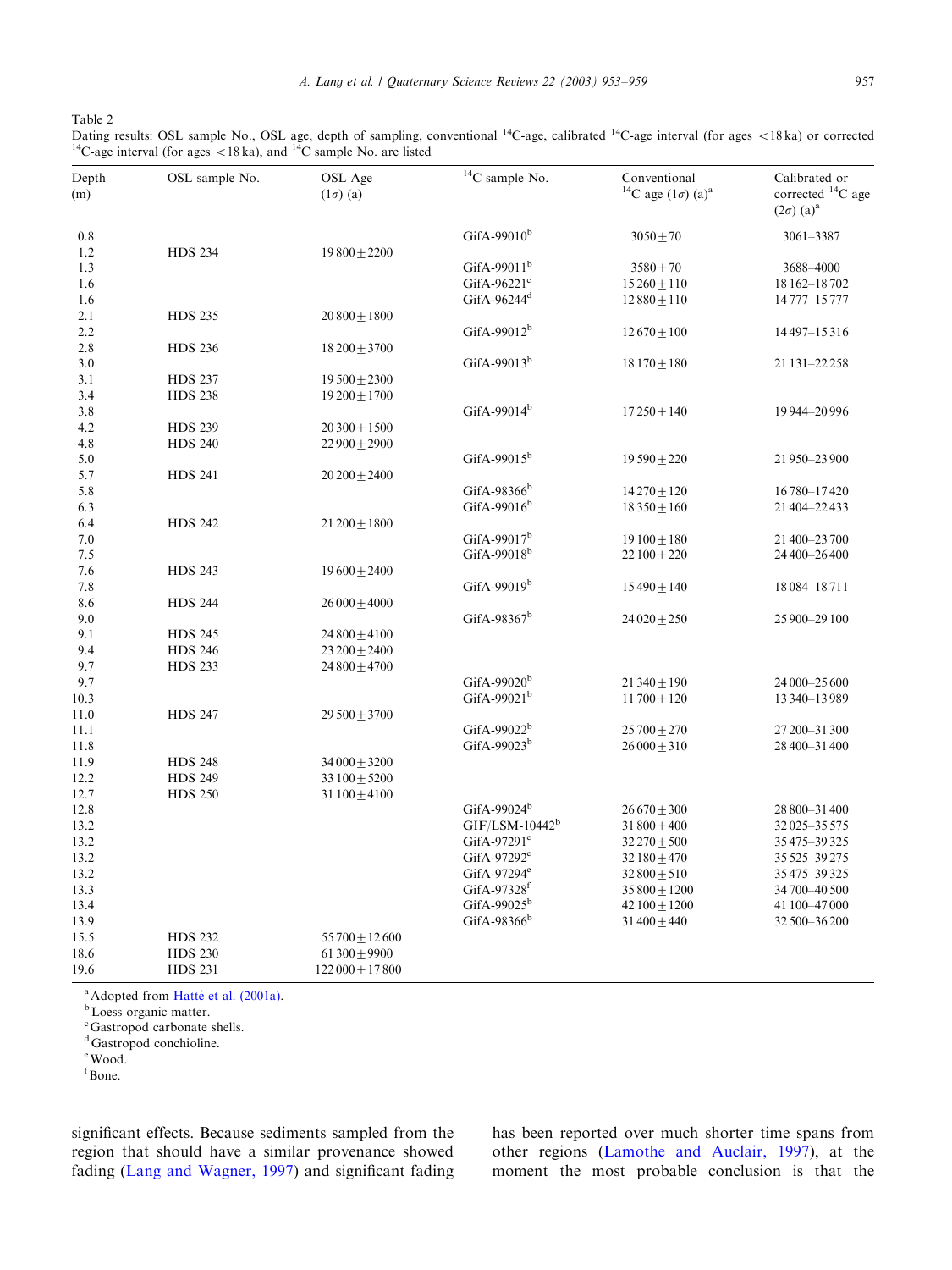<span id="page-5-0"></span>

Fig. 3. Age versus depth plot. 14C and optical ages are plotted according to the depth of sampling. Additionally, the location of major soils is indicated and a line is drawn pointing to a sedimentation rate of  $1.3$  mm a<sup>-1</sup>. An enlargement of the upper 14 m is given in the inset.

applied protocol makes use of a rather stable component only.

Based on the dating results a mean deposition rate of 1.3 mm/year can be calculated for the upper 10 m of deposits (Fig. 3). However, in the loess fromthe Upper Pleniglacial seven tundra-gley horizons occur which represent halts in aeolian sedimentation. Thus, the sedimentation during this period was clearly not constant and maximum rates were much higher than the mean. Indeed, within the finely laminated facies of the Upper Pleniglacial (between about 3.5 and 10 m; Antoine et al., 2001) numerous sandy beds indicate single, up to 8 mm thick, deposition events.

This shows the potential high resolution that can be obtained for paleoclimatic reconstructions based on loess from the LGM.

### 5. Conclusions

The good agreement between IR-OSL and <sup>14</sup>C-AMS dating results demonstrates the high accuracy that can be obtained when studying loess sections. Such robust chronologies can then be used to develop high-resolu-

tion chrono-stratigraphies (Antoine et al., 2001). In combination with climate proxy records such as grain-size indices [\(Rousseau et al., 2002](#page-6-0)) and  $\delta^{13}$ C variations (Hatté et al., 2001c) the Late Pleistocene paleoclimatic can be reconstructed with a very high temporal resolution from continental deposits.

### Acknowledgements

We would like to thank Heidelberger Zement AG for permitting to work in their quarries. Funding was provided by the Deutsche Forschungsgemeinschaft (HA 2193/2-1), the CEA, the CNRS, the EC Environment Program BIMACEL (No. EV5V-CT93-0298), the CNRS PNEDC and the VARIENTE. We thank S. Lindauer for sample preparation and G.A. Wagner for providing the possibility of carrying out OSL dating at the Forschungsstelle Archäometrie in Heidelberg. The UMS 2004 and Maurice Arnold are acknowledged for AMS  $^{14}$ C measurements on graphite targets; Contribution ISEM2002-035.

### References

- Aitken, M.J., Xie, J., 1992. Optical dating using infrared diodes: young samples. Quaternary Science Reviews 11, 147–152.
- Antoine, P., Rousseau, D.-D., Lautridou, J.-P., Hatté, C., 1999. Last interglacial–glacial climatic cycle in loess-palaeosol successions of northwestern France. Boreas 28, 551–563.
- Antoine, P., Rousseau, D.-D., Zöller, L., Lang, A., Munaut, A.V., Hatté, C., Fontugne, M., 2001. High-resolution record of the last interglacial-glacial cycle in the Nußloch loess-palaeosol sequences, Upper Rhine Area, Germany. Quaternary International 76, 211–229.
- Felix, C., Singhvi, A.K., 1997. Study of non-linear luminescence dose growth curves for the estimation of paleodose in luminescence dating: results of Monte Carlo simulation. Radiation Measurements 27, 599–609.
- Frechen, M., 1999. Upper Pleistocene loess stratigraphy in Southern Germany. Quaternary Geochronology 18, 243–269.
- Goodfriend, G.A., Hood, D.G., 1983. Carbon isotope analysis of land snail shells: implications for carbon sources and radiocarbon dating. Radiocarbon 25, 810–830.
- Hatté, C., Pessenda, L.C., Lang, A., Paterne, M., 2001a. Development of an accurate and reliable  $^{14}$ C-chronology for loess sequences. Application to the loess sequence of Nußloch (Rhine Valley, Germany). Radiocarbon 43, 611–618.
- Hatté, C., Morvan, J., Noury, C., Paterne, M., 2001b. Is classical acid–alkali–acid treatment responsible for contamination? An alternative proposition. Radiocarbon 43, 177–182.
- Hatté, C., Antoine, P., Fontugne, M., Lang, A., Rousseau, D.D., Zöller, L., 2001c.  $\delta^{13}C$  of loess organic matter as a potential proxy for paleoprecipitation reconstruction. Quaternary Research 55, 33–38.
- Huntley, D.J., Lamothe, M., 2001. Ubiquity of anomalous fading in K-feldspars and the measurement and correction for it in optical dating. Canadian Journal of Earth Sciences 38, 1093–1106.
- Huntley, D.J., Godfrey-Smith, D.I., Thewalt, M.L.W., 1985. Optical dating of sediments. Nature 313, 105–107.